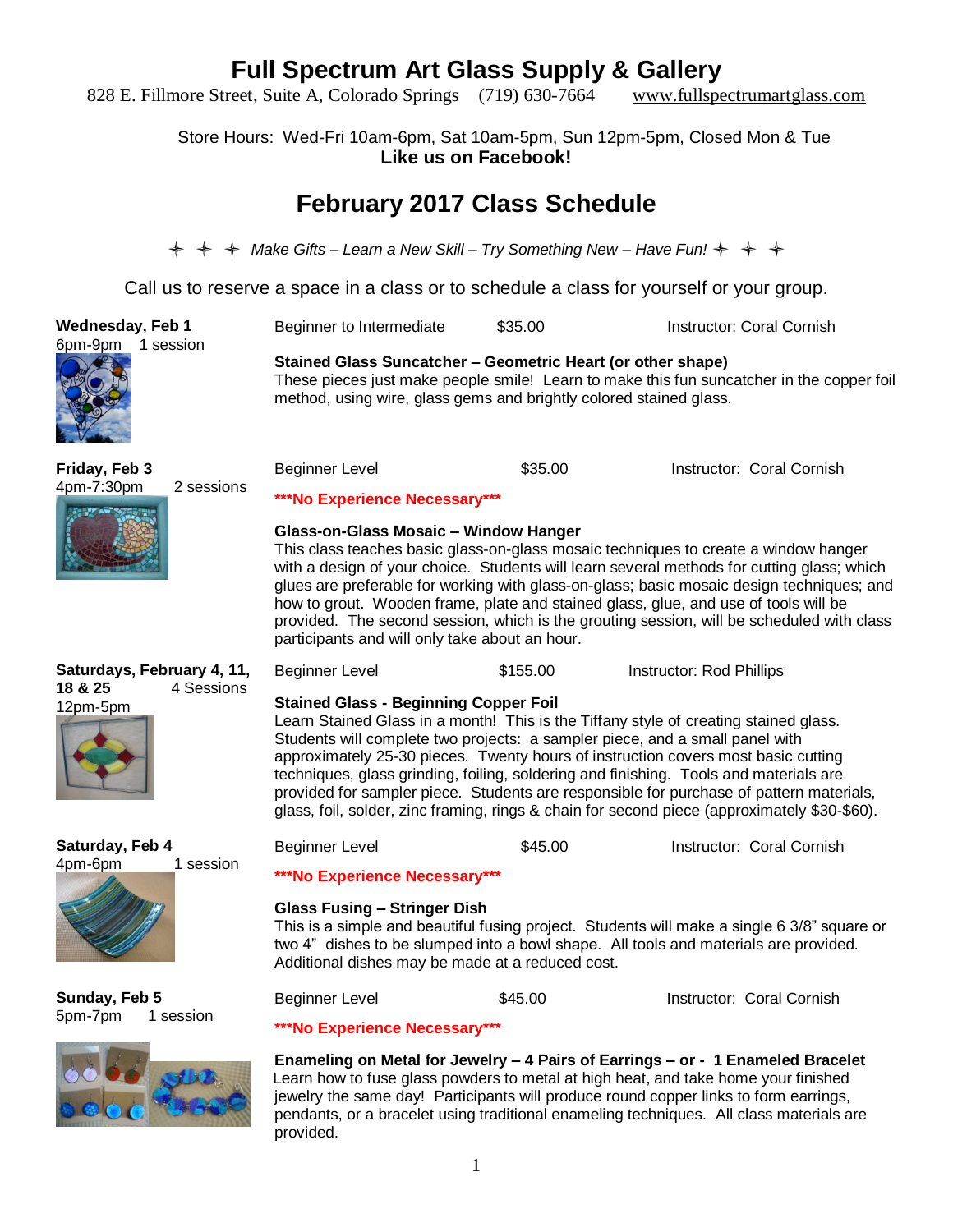828 E. Fillmore Street, Suite A, Colorado Springs (719) 630-7664 www.fullspectrumartglass.com

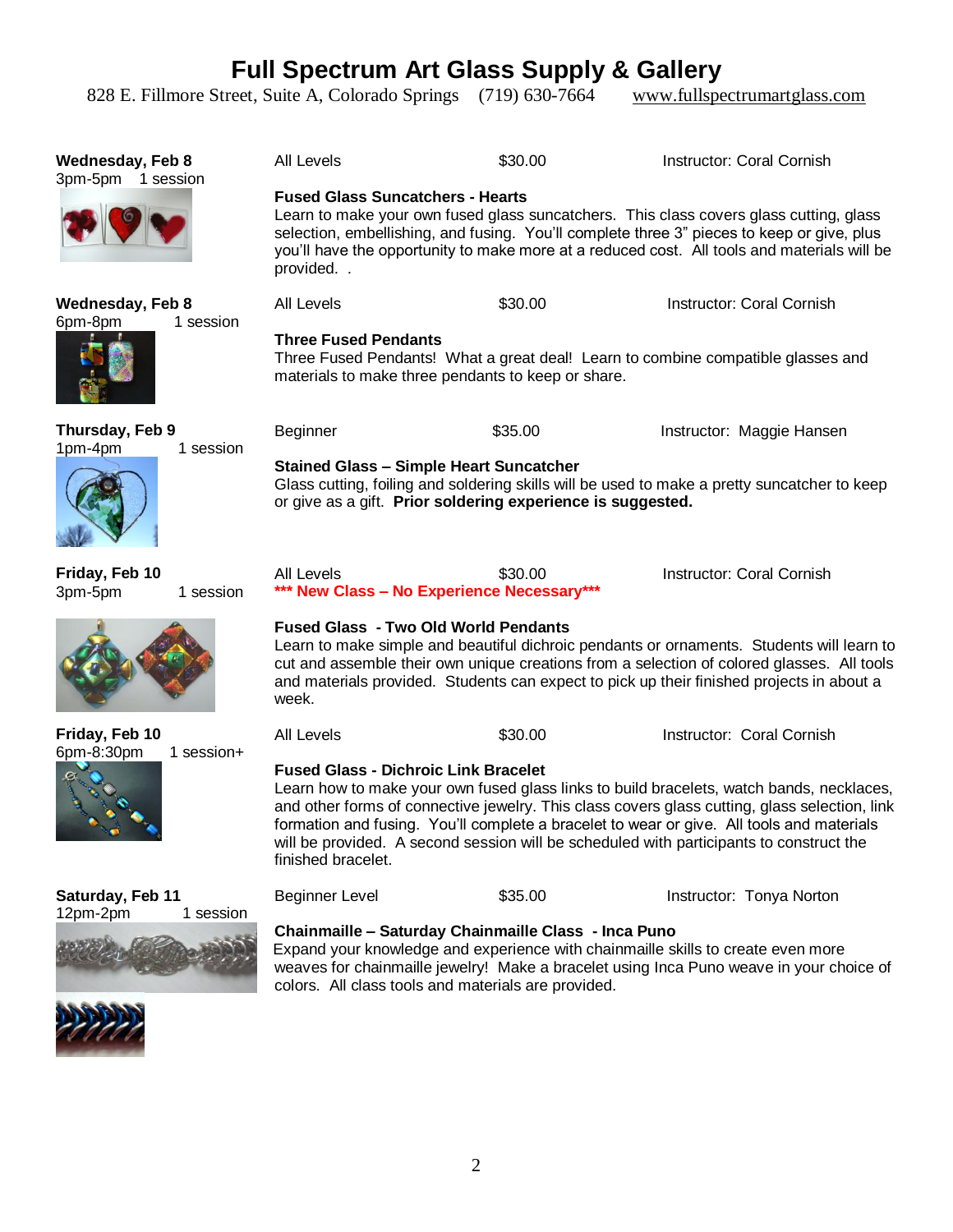828 E. Fillmore Street, Suite A, Colorado Springs (719) 630-7664 www.fullspectrumartglass.com

| Saturday, Feb 11<br>1 session<br>4pm-6pm | Beginner to Intermediate                                                                                                                                                                                                                                                                                                                                                                                                                                            | \$25.00 | Instructor: Coral Cornish                                                                                                                                                                                                                                                            |  |
|------------------------------------------|---------------------------------------------------------------------------------------------------------------------------------------------------------------------------------------------------------------------------------------------------------------------------------------------------------------------------------------------------------------------------------------------------------------------------------------------------------------------|---------|--------------------------------------------------------------------------------------------------------------------------------------------------------------------------------------------------------------------------------------------------------------------------------------|--|
|                                          | <b>Soldering Improvement</b><br>to create smooth, consistent soldering lines. Bring a project that you're working on (or<br>bring your soldering iron, if you have one. Previous soldering experience is required.                                                                                                                                                                                                                                                  |         | Not happy with your soldering results, or just need a refresher? Learn the tips and tricks<br>would like to have look better), or bring some pre-foiled glass pieces to practice on. Also                                                                                            |  |
| Sunday, Feb 12<br>3pm-4pm<br>1 session   | <b>Beginner Level</b>                                                                                                                                                                                                                                                                                                                                                                                                                                               | \$20.00 | Instructor: Coral Cornish                                                                                                                                                                                                                                                            |  |
|                                          | <b>Glass Cutting</b><br>Learn to cut glass - or cut glass better! Whether you've never cut glass before, or you<br>want a refresher, or you just want to re-visit some topics to improve your skills, this class<br>is for you! This glass-cutting workshop will cover simple-to-complex glass cuts, basic<br>tools, additional tools that make cutting easier, and good practices to follow to get the<br>most out of your sheet glass.                            |         |                                                                                                                                                                                                                                                                                      |  |
| Sunday, Feb 12<br>4pm-6pm<br>1 session   | All Levels<br>***No Experience Necessary***                                                                                                                                                                                                                                                                                                                                                                                                                         | \$65.00 | Instructor: Coral Cornish                                                                                                                                                                                                                                                            |  |
|                                          | <b>Fused Glass - Coral Bowl</b><br>Learn to design and create your own unique coral-inspired glass bow!! Students will learn<br>to cut and assemble their own unique creations from a selection of colored glasses. All<br>tools and materials provided, including two kiln firings, to make an approximately 8" bowl.<br>Students can expect to pick up their finished projects in about a week. Students can opt<br>to make a larger bowl, for an additional fee. |         |                                                                                                                                                                                                                                                                                      |  |
|                                          |                                                                                                                                                                                                                                                                                                                                                                                                                                                                     |         |                                                                                                                                                                                                                                                                                      |  |
| Monday, Feb 13                           | <b>Beginner Level</b>                                                                                                                                                                                                                                                                                                                                                                                                                                               | \$65.00 | Instructor: Bill Korst                                                                                                                                                                                                                                                               |  |
| 10am-1pm<br>1 session                    | ****New Class****<br><b>Single-Stage Sandblasting</b><br>Learn the basics of creating images by sandblasting glass! Learn what tools and<br>precautions, and how to select appropriate images. Students will complete 1 finished<br>image. This class is a pre-requisite for the 2-stage sandblasting class.                                                                                                                                                        |         | equipment are involved, how to operate the sandblaster, masking materials (resist), safety<br>piece approximately 8"x10" in class. Maximum of 3 students. Students are requested to<br>think about a design subject matter for their class piece, like a silhouette or fairly simple |  |
| Wednesday, Feb 15                        | All Levels                                                                                                                                                                                                                                                                                                                                                                                                                                                          | \$35.00 | Instructor: Coral Cornish                                                                                                                                                                                                                                                            |  |
| 3pm-5pm<br>1 session                     | <b>Fused Glass - Fused Snowflakes</b><br>provided                                                                                                                                                                                                                                                                                                                                                                                                                   |         | Learn to make your own fused glass snowflake suncatchers. You'll want to keep every<br>beautiful piece you make!. You'll complete at least two 6" ornaments to keep or give, plus<br>you'll have the opportunity to make more at a reduced cost. All tools and materials will be     |  |
| <b>Wednesday, Feb 15</b>                 | <b>All Levels</b>                                                                                                                                                                                                                                                                                                                                                                                                                                                   | \$30.00 | Instructor: Coral Cornish                                                                                                                                                                                                                                                            |  |
| 6pm-8pm<br>1 session                     | <b>Fused Earrings</b><br>Make six pairs of fused earrings! What a great deal! Learn to combine compatible<br>glasses and materials to make six pairs of fun, seasonal, or gift-oriented earrings.                                                                                                                                                                                                                                                                   |         |                                                                                                                                                                                                                                                                                      |  |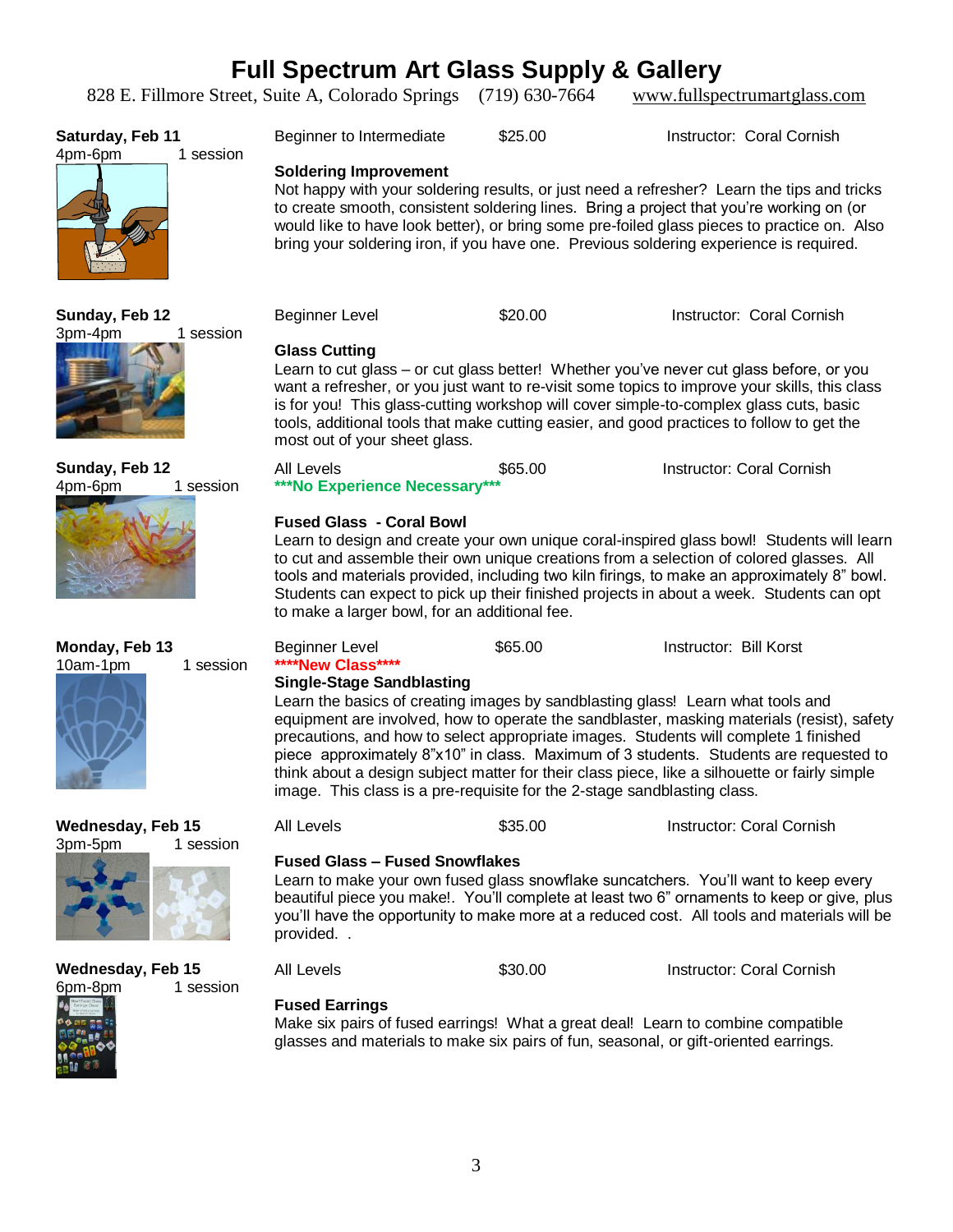828 E. Fillmore Street, Suite A, Colorado Springs (719) 630-7664 www.fullspectrumartglass.com

|                                              | 828 E. Fillmore Street, Suite A, Colorado Springs (719) 630-7664                                                                                                                                                                                                                                                                                                                                                                                                                                                                                                                                  |         | www.fullspectrumartglass.com                                                                                                                                                     |  |
|----------------------------------------------|---------------------------------------------------------------------------------------------------------------------------------------------------------------------------------------------------------------------------------------------------------------------------------------------------------------------------------------------------------------------------------------------------------------------------------------------------------------------------------------------------------------------------------------------------------------------------------------------------|---------|----------------------------------------------------------------------------------------------------------------------------------------------------------------------------------|--|
| Thursday, Feb 16<br>2:30pm-5:00pm 2 sessions | <b>Beginner Level</b><br>***No Experience Necessary***                                                                                                                                                                                                                                                                                                                                                                                                                                                                                                                                            | \$35.00 | Instructor: Coral Cornish                                                                                                                                                        |  |
|                                              | Glass-on-Glass Mosaic - Window Hanger<br>This class teaches basic glass-on-glass mosaic techniques to create a window hanger<br>with a design of your choice. Students will learn several methods for cutting glass; which<br>glues are preferable for working with glass-on-glass; basic mosaic design techniques; and<br>how to grout. Wooden frame, plate and stained glass, glue, and use of tools will be<br>provided. The second session, which is the grouting session, will be scheduled with class<br>participants and will only take about an hour.                                     |         |                                                                                                                                                                                  |  |
| Friday, Feb 17<br>6pm-9pm<br>1 session       | All Levels<br>*** New Class - No Experience Necessary***                                                                                                                                                                                                                                                                                                                                                                                                                                                                                                                                          | \$35.00 | Instructor: Jordan Marie                                                                                                                                                         |  |
|                                              | Sip & Solder - BYOB Stained Glass Project<br>materials provided.                                                                                                                                                                                                                                                                                                                                                                                                                                                                                                                                  |         | Bring your friends and wine to build a casual stained glass project to complete and take<br>home! Choose one of sixty designs, great for all levels of experience. All tools and |  |
| Saturday, Feb 18<br>2pm-5pm<br>1 session     | All Levels<br>*** New Class - No Experience Necessary***                                                                                                                                                                                                                                                                                                                                                                                                                                                                                                                                          | \$35.00 | Instructor: Jordan Marie                                                                                                                                                         |  |
|                                              | Sip & Solder - BYOB Stained Glass Project<br>materials provided.                                                                                                                                                                                                                                                                                                                                                                                                                                                                                                                                  |         | Bring your friends and wine to build a casual stained glass project to complete and take<br>home! Choose one of sixty designs, great for all levels of experience. All tools and |  |
| Saturday, Feb 18<br>5pm-7pm<br>1 session+    | Beginner Level<br>***No Experience Necessary***                                                                                                                                                                                                                                                                                                                                                                                                                                                                                                                                                   | \$65.00 | Instructor: Coral Cornish                                                                                                                                                        |  |
|                                              | <b>Glass Fusing - Sand Cabochons</b><br>It starts with a process much like the "sand art" pictures that were made in the 1970's,<br>then you'll learn how to cut your fired bar into pieces (if desired) and coldwork the pieces<br>to make beautiful cabochons that can be turned into jewelry. Students will make at least<br>two glass bars which can each be cut up to make multiple pieces of jewelry. Students will<br>return for a second session to learn how to cut the bars into jewelry pieces and grind them<br>for fire-polishing. All class materials and two firings are provided. |         |                                                                                                                                                                                  |  |
| Sunday, Feb 19                               | <b>Beginner Level</b>                                                                                                                                                                                                                                                                                                                                                                                                                                                                                                                                                                             | \$30.00 | Instructor: Coral Cornish                                                                                                                                                        |  |

**\*\*\*No Experience Necessary\*\*\***

#### **Glass Fusing - Painted Ornaments**

Anyone can make these great ornaments! Learn to apply permanent glass paints to glass to make your own personalized ornaments for decorating or gift-giving. Choose holidayoriented designs, or pick a subject you or your gift recipient will love. Students will make at least 3 ornaments. .

**Sunday, Feb 19** 4pm-6pm 1 session

1pm-3pm 1 session



Beginner Level **\$45.00** Instructor: Coral Cornish

#### **\*\*\*No Experience Necessary\*\*\***

#### **Glass Fusing – Colorado Rustic Fused Tiles or Dishes**

Anyone can do this! Only two hours to make beautiful pieces of artwork! Learn multiple ways to apply glass paints to create beautiful images on glass pieces. Students will make at least two small tiles or dishes, or one free-standing art piece. All class materials are provided, including two kiln firings.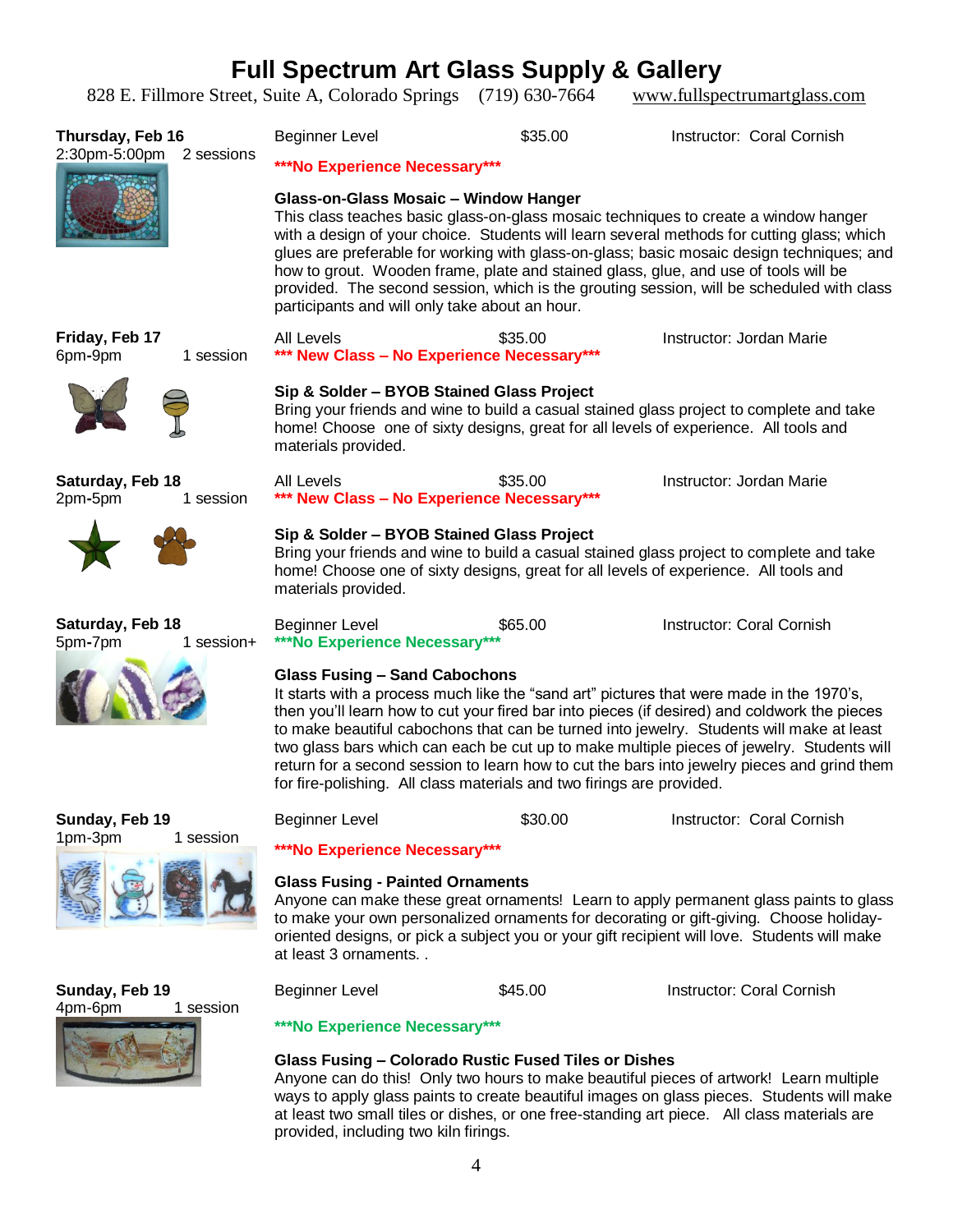828 E. Fillmore Street, Suite A, Colorado Springs (719) 630-7664 www.fullspectrumartglass.com



 $(2^{nd}$  session for grouting to be scheduled with students) **Mosaic Garden Brick** Resolve to make something fun and colorful! Learn to embellish a concrete brick to add color and fun to your yard! Students will cut, nip, and glue glass to create their design, then grout their creations. Students will grout their bricks during the second class session (grouting session will be scheduled with class participants). All Levels **\$75.00** Instructor: Coral Cornish **Small Lead Stained Glass Project** Learn the lead wrapping method of stained glass construction. Leading is the original technique used for centuries in stained glass art. Leading works best for hanging panels and bevel clusters. Students will complete a panel approximately 4"x9". All tools and materials are provided. A second session, if needed, may be scheduled with the class participants. Beginner Level **\$55.00** Instructor: Coral Cornish **\*\*\*No Experience Necessary\*\*\* Glass Fusing – Fused Glass Images – Aspens Self-Standing Fused Glass Art** are provided. **\*\*\* New Class – No Experience Necessary\*\*\* Sip & Solder – BYOB Stained Glass Project** materials provided. Beginner Level **\$35.00** Instructor: Tonya Norton **Chainmaille – Saturday Chainmaille Class - Maelstrom Circle Pendant**

Expand your knowledge and experience with chainmaille skills to create even more weaves for chainmaille jewelry! Make a Maelstrom Circle Pendant in your choice of colors. There is an additional \$10.00 class fee for the proprietary instructions for this pendant, payable to the instructor. All other class tools and materials are provided.

**Wednesday, Feb 22** 6pm-8:30pm 2 Sessions

#### **Thursday, Feb 23** 6pm-8:30pm 1 session+



**Friday, Feb 24** 3pm-5pm 1 session



**Friday, Feb 24** 6pm-8pm 1 session





**Saturday, Feb 25** 12pm-2pm 1 session

5

Only two hours to make a beautiful piece of artwork! Learn to work with frit, powder, stringer, glass paints, and additional materials to create your own fused glass masterpiece. Project size is 8"wx6-3/8"h. All class materials are provided.

Beginner Level \$30.00 Instructor: Coral Cornish

| Beginner Level | \$65.00 | Instructor: Coral Cornish |
|----------------|---------|---------------------------|
|                |         |                           |

Work with fusible glasses and compatible components to make a statement that's all your own! It's art, it's sculpture, it's a front for a candle – it's whatever you want it to be. Make it abstract or representational. We used copper sheet to create our self-standing piece with a small school of fish, but you could use glass paints, stringer, frit, confetti, scrap glass, glass powder, or fiber to make your image. All class materials and two glass firings

All Levels \$35.00 Instructor: Jordan Marie Bring your friends and wine to build a casual stained glass project to complete and take home! Choose one of sixty designs, great for all levels of experience. All tools and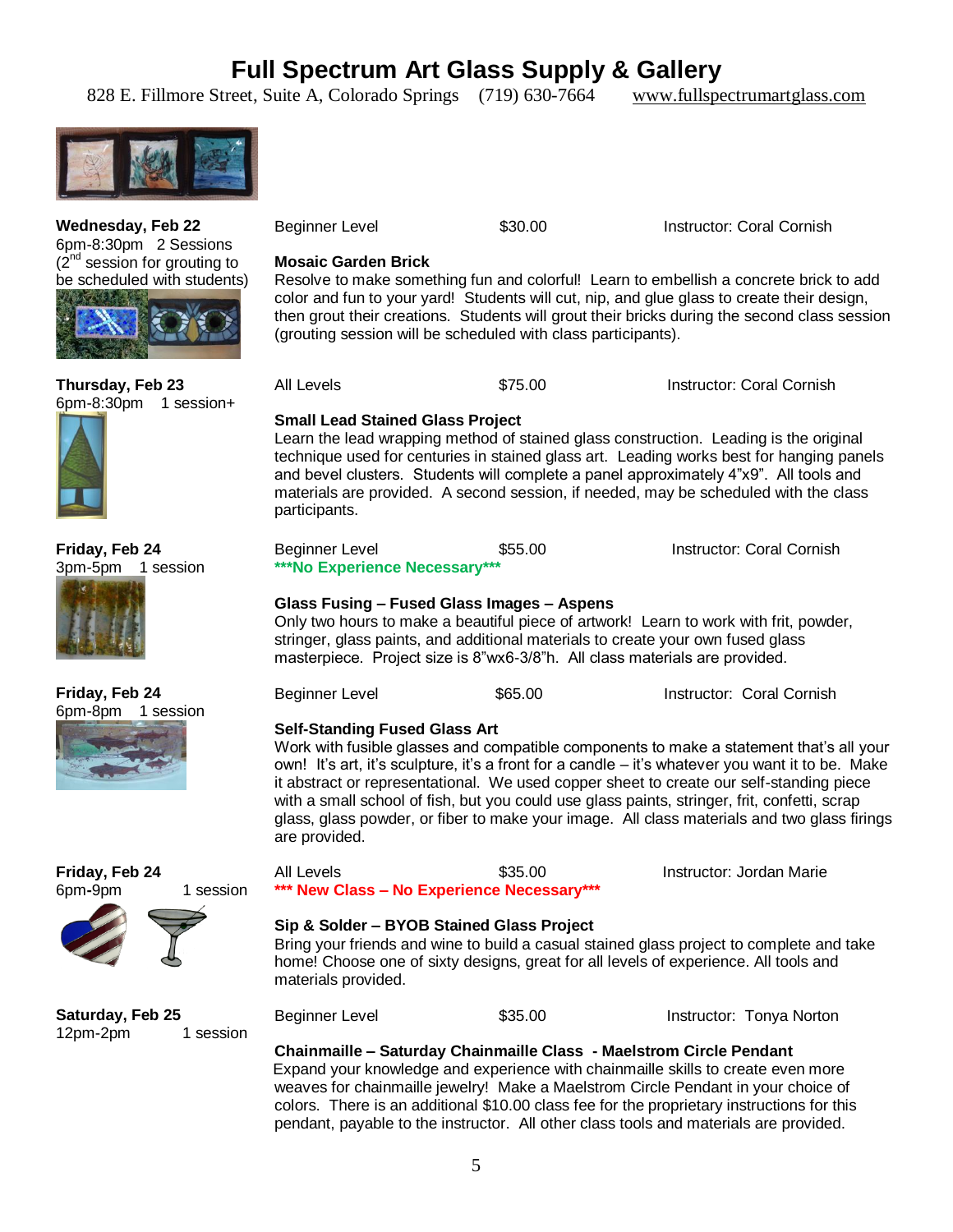828 E. Fillmore Street, Suite A, Colorado Springs (719) 630-7664 www.fullspectrumartglass.com





### **Classes in March 2017**

| Saturday, Mar 11<br>12pm-2pm<br>1 session | <b>Beginner Level</b>                                                                                                                                                                                                                                                                      | \$35.00 | Instructor: Tonya Norton                                                                                            |  |
|-------------------------------------------|--------------------------------------------------------------------------------------------------------------------------------------------------------------------------------------------------------------------------------------------------------------------------------------------|---------|---------------------------------------------------------------------------------------------------------------------|--|
|                                           | Chainmaille - Saturday Chainmaille Class - Byzantine<br>Expand your knowledge and experience with chainmaille skills to create even more<br>weaves for chainmaille jewelry! Make a bracelet using Byzantine weave in your choice of<br>colors. All class tools and materials are provided. |         |                                                                                                                     |  |
| Saturday, Mar 25<br>12pm-2pm<br>1 session | <b>Beginner Level</b><br>Chainmaille - Saturday Chainmaille Class - Viper Basket<br>Expand your knowledge and experience with chainmaille skills to create even more<br>of colors. All class tools and materials are provided.                                                             | \$35.00 | Instructor: Tonya Norton<br>weaves for chainmaille jewelry! Make a bracelet using Viper Basket weave in your choice |  |
| Friday, Mar 3, 6p-9p                      | Sip & Solder with Jordan Marie                                                                                                                                                                                                                                                             |         |                                                                                                                     |  |
| Saturday, Mar 4, 2p-5p                    | Sip & Solder with Jordan Marie                                                                                                                                                                                                                                                             |         |                                                                                                                     |  |
| Sunday, March 19, 1p-4p                   | Mini Stained Glass Collage (8") with Maggie Hansen                                                                                                                                                                                                                                         |         |                                                                                                                     |  |
| Friday, Mar 24, 6p-9p                     | Sip & Solder with Jordan Marie                                                                                                                                                                                                                                                             |         |                                                                                                                     |  |
| Saturday, Mar 25, 2p-5p                   | Sip & Solder with Jordan Marie                                                                                                                                                                                                                                                             |         |                                                                                                                     |  |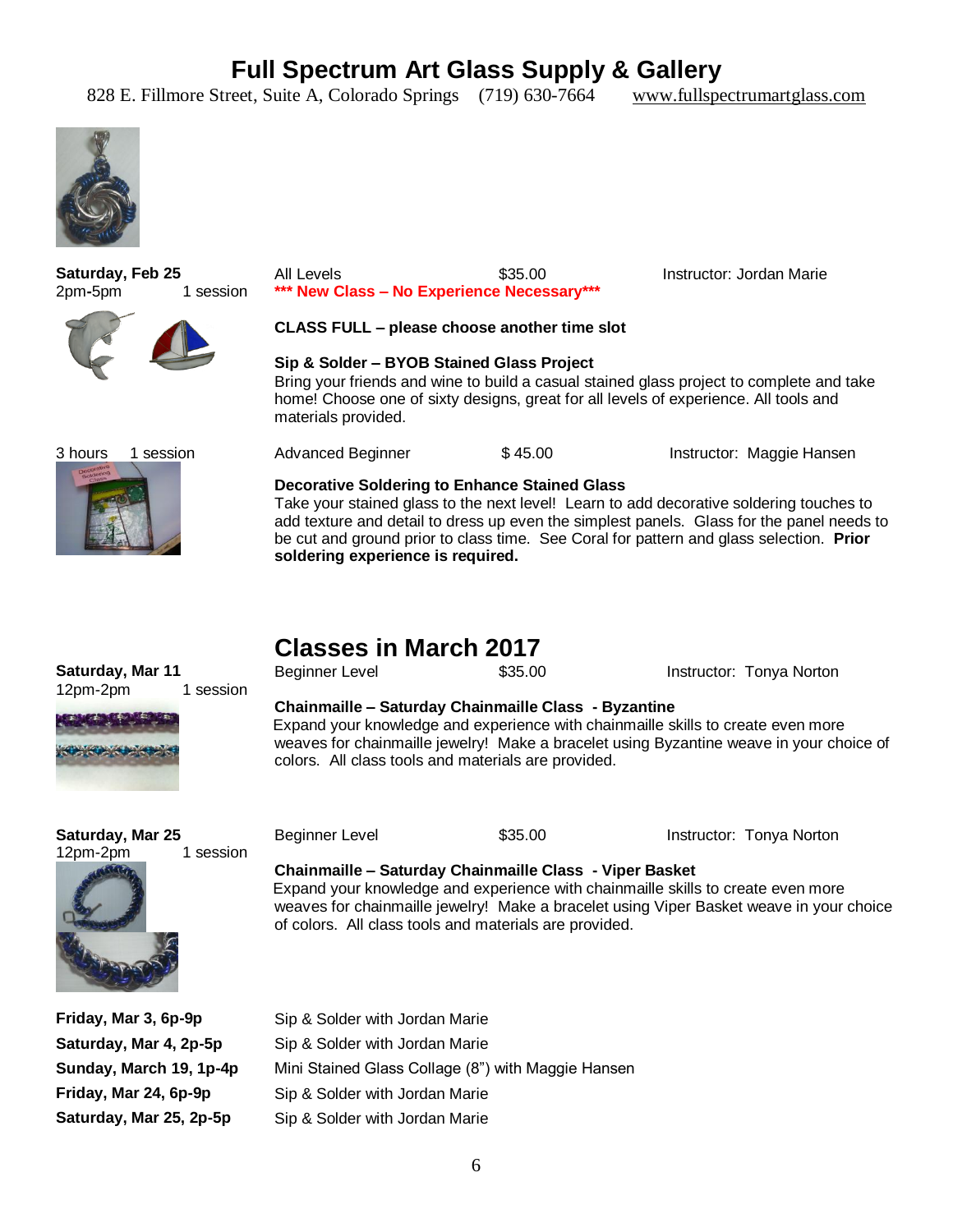828 E. Fillmore Street, Suite A, Colorado Springs (719) 630-7664 www.fullspectrumartglass.com

Friday, Mar 31, 6p-9p Sip & Solder with Jordan Marie





# Materials Exchange

Sort through it. Bring it. Trade it. Sell it. Donate it if you don't want to take it back home. This is your opportunity to bring in those materials you don't want, to exchange for something you do. Bring glass, tools, finished pieces, sewing materials, findings, costume jewelry, etc. Call ahead to reserve a space.

Etched Copper

Self-Standing Critters or Hearts

### **\*\*\*Classes Available by Appointment**\*\*\*

Just call 630-7664 to schedule some time for you or your group.

| 2 hours              | 1 session                                                                                                                                                                                                                                                                                                                                                                      | <b>Beginner Level</b>                                                                                                                                                                                                                                                                                                                                                        | \$45                        | Instructor: Coral Cornish                                                                                                 |  |
|----------------------|--------------------------------------------------------------------------------------------------------------------------------------------------------------------------------------------------------------------------------------------------------------------------------------------------------------------------------------------------------------------------------|------------------------------------------------------------------------------------------------------------------------------------------------------------------------------------------------------------------------------------------------------------------------------------------------------------------------------------------------------------------------------|-----------------------------|---------------------------------------------------------------------------------------------------------------------------|--|
| 2 hours              | 1 session                                                                                                                                                                                                                                                                                                                                                                      | <b>Glass Fusing - Squares Plate</b><br>square dish with your choice of fusible-glass colored squares. All class materials<br>provided.<br>Beginner to Intermediate Level \$45.00                                                                                                                                                                                             |                             | This brightly colored fused dish will brighten up any décor! Learn to build this simple 6.5"<br>Instructor: Coral Cornish |  |
|                      |                                                                                                                                                                                                                                                                                                                                                                                | <b>Fused Glass: Iridized Textured Dish</b><br>Learn to make beautiful, fused glass dishes, and you won't believe how simple these are<br>to make. The iridized glass and added texture add lots of "Wow!" and give the impression<br>that you worked for hours! See the gorgeous samples in the store!                                                                       |                             |                                                                                                                           |  |
| 2 hours              | 1 session                                                                                                                                                                                                                                                                                                                                                                      | <b>Beginner Level</b>                                                                                                                                                                                                                                                                                                                                                        | Fee based on materials used | Instructor: Coral Cornish                                                                                                 |  |
|                      |                                                                                                                                                                                                                                                                                                                                                                                | <b>Enameling on Metal for Jewelry - Studio Time Session</b><br>Use the basic skills you learned in the beginning class to make your own jewelry or other<br>components.                                                                                                                                                                                                      |                             |                                                                                                                           |  |
| 3 hours<br>1 session |                                                                                                                                                                                                                                                                                                                                                                                | <b>Beginner Level</b>                                                                                                                                                                                                                                                                                                                                                        | \$35.00                     | Instructor: Maggie Hansen                                                                                                 |  |
|                      | <b>Copper Foil Stained Glass - Flower Garden Stake</b><br>Can't wait for Spring to get here? Decorate your yard with these fun and colorful Flower<br>Garden Stakes! Use the copper foil method of stained glass to create a dimensional<br>flower that moves in the wind. All class materials are provided. Some prior glass<br>cutting and soldering experience is required. |                                                                                                                                                                                                                                                                                                                                                                              |                             |                                                                                                                           |  |
| 3 hours<br>1 session | Advanced Beginner                                                                                                                                                                                                                                                                                                                                                              | \$45.00                                                                                                                                                                                                                                                                                                                                                                      | Instructor: Maggie Hansen   |                                                                                                                           |  |
|                      |                                                                                                                                                                                                                                                                                                                                                                                | <b>Decorative Soldering to Enhance Stained Glass</b><br>Take your stained glass to the next level! Learn to add decorative soldering touches to<br>add texture and detail to dress up even the simplest panels. Glass for the panel needs to<br>be cut and ground prior to class time. See Coral for pattern and glass selection. Prior<br>soldering experience is required. |                             |                                                                                                                           |  |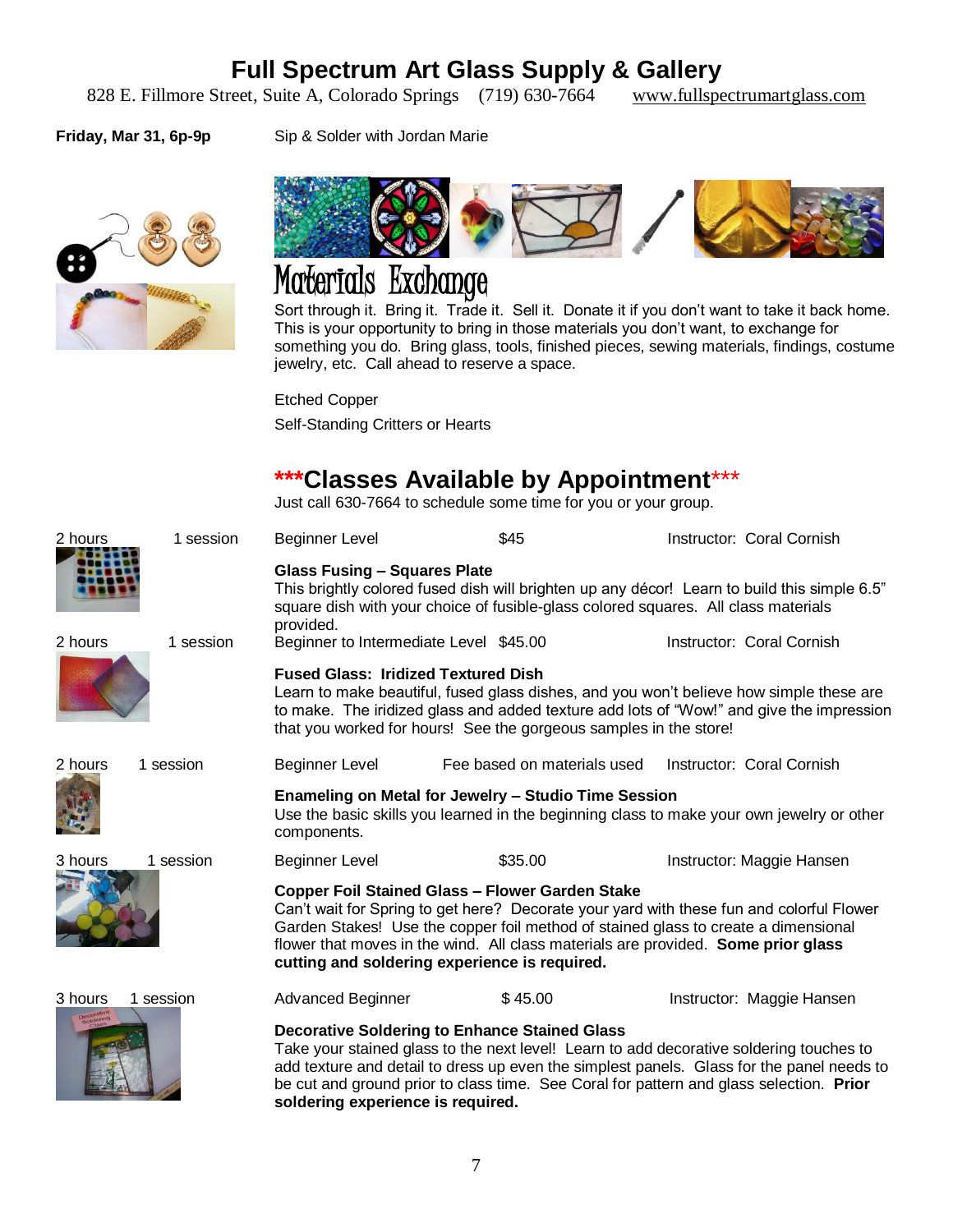**Full Spectrum Art Glass Supply & Gallery** 828 E. Fillmore Street, Suite A, Colorado Springs (719) 630-7664 www.fullspectrumartglass.com 2 hours 1 session+ Intermediate Level 510.00 1nstructor: Maggie Hansen **Stained Glass Demonstration Class – Stained Glass Repairs** Watch an expert make a repair to stained glass. Learn how to remove broken pieces, size the replacement glass properly to fit the piece, and apply the repair piece to the panel or object. Students are encouraged to bring their own pieces that need repair to discuss them during the demonstration. 2 hours2 sessions (2 hrs. each) Advanced Beginner Level  $$45.00$  Instructor: Rod Phillips **Dragonfly Suncatcher with Filigree Wings** Ready for the next challenge?Use your basic copper foil stained glass skills to build this dragonfly just like the ones you see on dragonfly tiffany lamps! Learn to apply filigree details to make amazing stained glass pieces. Glass cutting, foiling, and soldering experience required to take this class. All class materials are provided. 1.5 hours1 session All Levels \$35.00 Instructor: Coral Cornish **Etching Designs in Dichroic Glass** Would you like a peace sign? Or, maybe your taste leans toward Asian character writing or a kokopelli, or something with your company's logo. We'll show you how to create your designs, apply them to dichroic glass, then etch your designs. All materials provided. 2.5 hours1 session All Levels \$65.00 Instructor: Coral Cornish **Combination Class: How to Operate a Fusing Kiln & Iridized Textured Dish** Interested in glass fusing, but not sure about operating the kiln? This class will discuss the need-to-know-issues of operating both non-programmable and programmable kilns. We will watch a fusing in a small non-programmable Paragon Quickfire kiln during class, and also show hands-on how to operate a programmable kiln. All materials provided. 2 hours1 session Beginner Level \$25.00 Instructor: Cindy Morse **Pop Can Jewelry** Learn to recycle/upcycle aluminum cans into fun and fashionable art jewelry. Participants will produce several pieces of jewelry of their choice – earrings, pins, a charm bracelet, hairpins, etc. All class materials are provided. 4 hours 1 session and Advanced Beginner Level 575 Same Bustructor: Dana Peters **Metal Art Clay – Making Rings** Take your basic skills to the next level and learn to use metal clay to make rings!!! Create one-of-a-kind personalized jewelry pieces. Learn techniques for proper sizing of rings and appropriate methods for producing beautiful pieces that will last. All tools and materials are provided. Prior experience with metal clays is preferred. **Scheduled Individually** 1 session+ Beginner Level \$175.00 Instructor: Coral Cornish&Rod Phillips **Stained Glass - Beginning Copper Foil – Independent Study** Learn Stained Glass in a month! This is the Tiffany style of creating stained glass. Students will complete two projects: a sampler piece, and a small panel with approximately 25-35 pieces. Twenty hours of instruction covers most basic cutting

> techniques, glass grinding, foiling, soldering and finishing. Tools and materials are provided for sampler piece. Students are responsible for purchase of pattern materials, glass, foil, solder, zinc framing, rings & chain for second piece (approximately \$30-\$60). Class consists of orientation session, plus additional hours to be arranged with instructor.